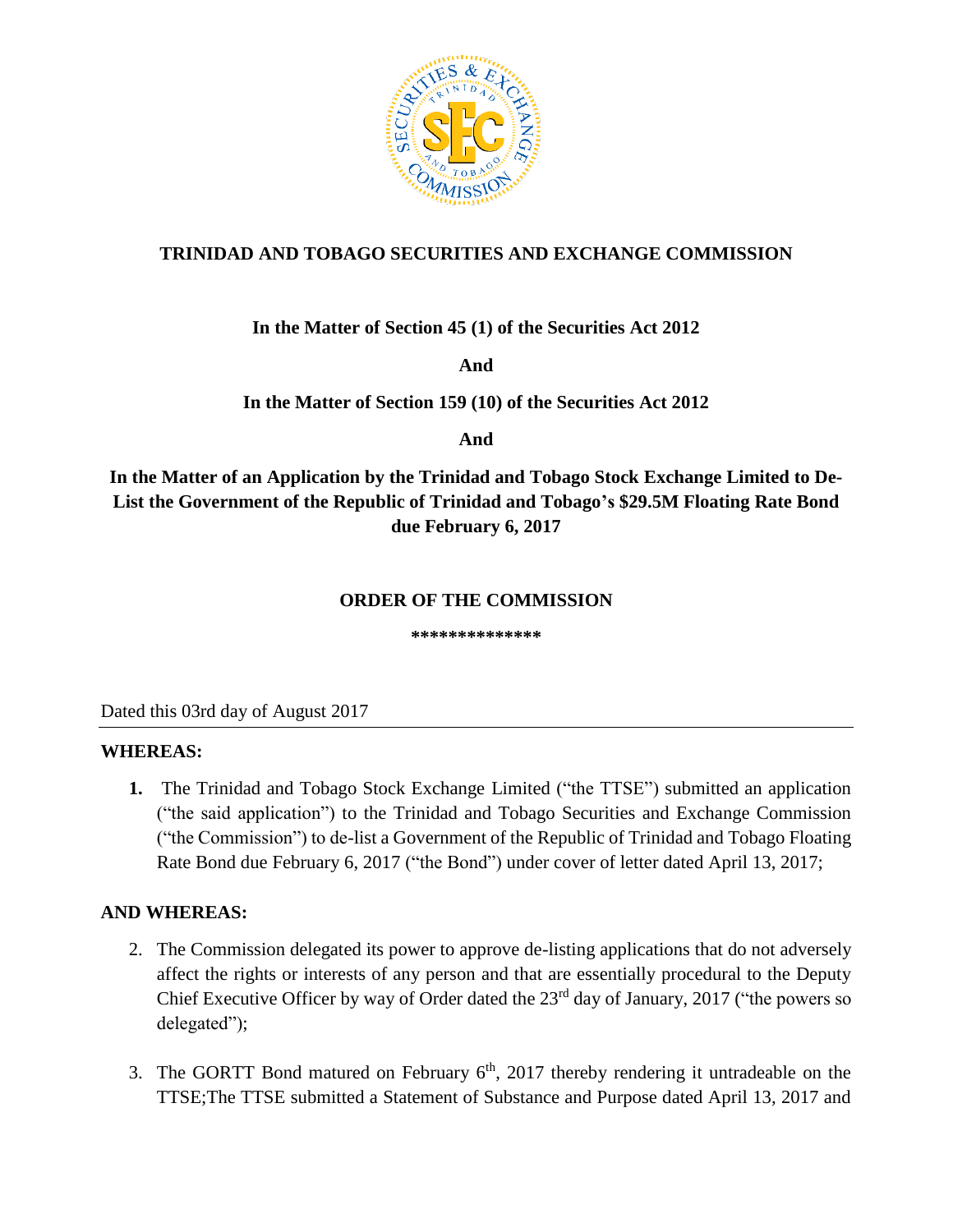received by the Commission on April 18, 2017, together with the prescribed fee for the delisting application;

4. By way of correspondence dated March 31, 2017, Citicorp Merchant Bank has confirmed that all principal and final interest payments were made to bond holders on February 7, 2017;

The TTSE confirmed that there have been no breaches of the TTSE Rules or Listing Agreement;

The Deputy Chief Executive Officer considered the said application on the  $12<sup>th</sup>$  day of May 2017 and concluded that the power to approve the said application was within her delegated powers; and

5. The Deputy Chief Executive Officer approved the said application in accordance with the delegated authority granted by the Board of Commissioners pursuant to the Consolidated Delegation of Powers Order dated January 23, 2017.

### **AND UPON**

- 6. The Board of Commissioners being satisfied that the Deputy Chief Executive Officer approved the said application in conformity with the powers so delegated;
- 7. The Board of Commissioners having reviewed and ratified the decision of the Deputy Chief Executive Officer pursuant to the powers so delegated;
- 8. The Board of Commissioners being of the opinion that the making of an Order for the delisting of the GORTT Bond under Section 45 of the Act is essentially procedural and that the rights and interests of any person will not be adversely affected by the making of this Order; and
- 9. The Board of Commissioners determining that in accordance with Section 159(10) of the Act the making of this Order does not require a hearing pursuant to Section 159(1) of the Act**.**

### **IT IS HEREBY ORDERED THAT:**

1. The application by the Trinidad and Tobago Stock Exchange Limited for de-listing of Government of the Republic of Trinidad and Tobago's \$29.5M Floating Rate Bond due February 6, 2017 from its Official List is approved pursuant to Section 45(1) of the Act;